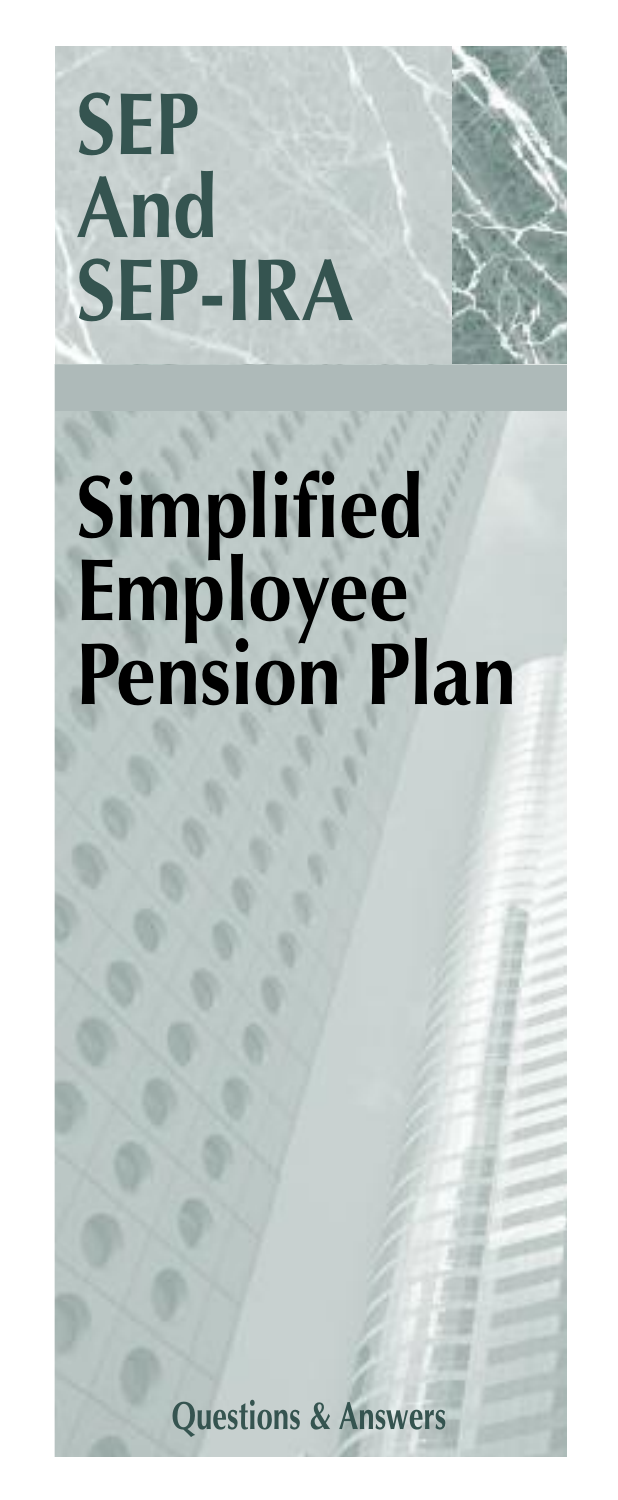## **What is a Simplified Employee** Pension (SEP) plan?

A SEP is a retirement plan established by an employer. A oneperson business is considered an employer for these purposes and may establish a SEP. An employer can use this SEP plan to make contributions to the IRAs of eligible employees, including himself or herself. A (SEP) is a written arrangement (a plan) that allows an employer to make deductible contributions for the benefit of participating employees. The contributions are made to traditional individual retirement arrangements (IRAs) set up for participants in the plan. Under a SEP, traditional IRAs must be set up for each qualifying employee. IRAs may have to be set up for leased employees, but they do not have to be set up for excludable employees. Traditional IRAs set up under a SEP plan are referred to as SEP-IRAs.

## **Who is eligible to establish a SEP?**

Any employer, including a sole proprietor, partnership, or corporation, can establish a SEP. The corporation may either be a for-profit corporation or a nonprofit corporation. A governmental entity may also establish a SEP. When a selfemployed individual sponsors a SEP, he or she is considered to be both the employer and an employee.

## **Why would an employer, including a one-person business, want to have a SEP?**

There are numerous reasons for establishing a SEP:

- $\blacklozenge$  A large deductible contribution may be made by the employer. The employer's contribution must be a percentage (maximum of 25%) of an employee's compensation. The maximum contribution for 2021 for any one employee is \$58,000 and the maximum contribution for 2022 for any one employee is \$61,000.
- $\blacklozenge$  The SEP contribution is deductible by the employer, and it is not included in the employee's income.
- $\blacklozenge$  The SEP contributions are not subject to Federal withholding or Federal payroll taxes unless an individual is selfemployed.
- $\blacklozenge$  Interest earned on the SEP deposit is sheltered from federal and most state income taxes until withdrawals are made at retirement.
- $\blacklozenge$  Due to the effects of compounding, the SEP funds can grow into a sizable nest egg for retirement.
- $\blacklozenge$  Administrative and legal costs are generally substantially less than would be incurred under a qualified retirement plan.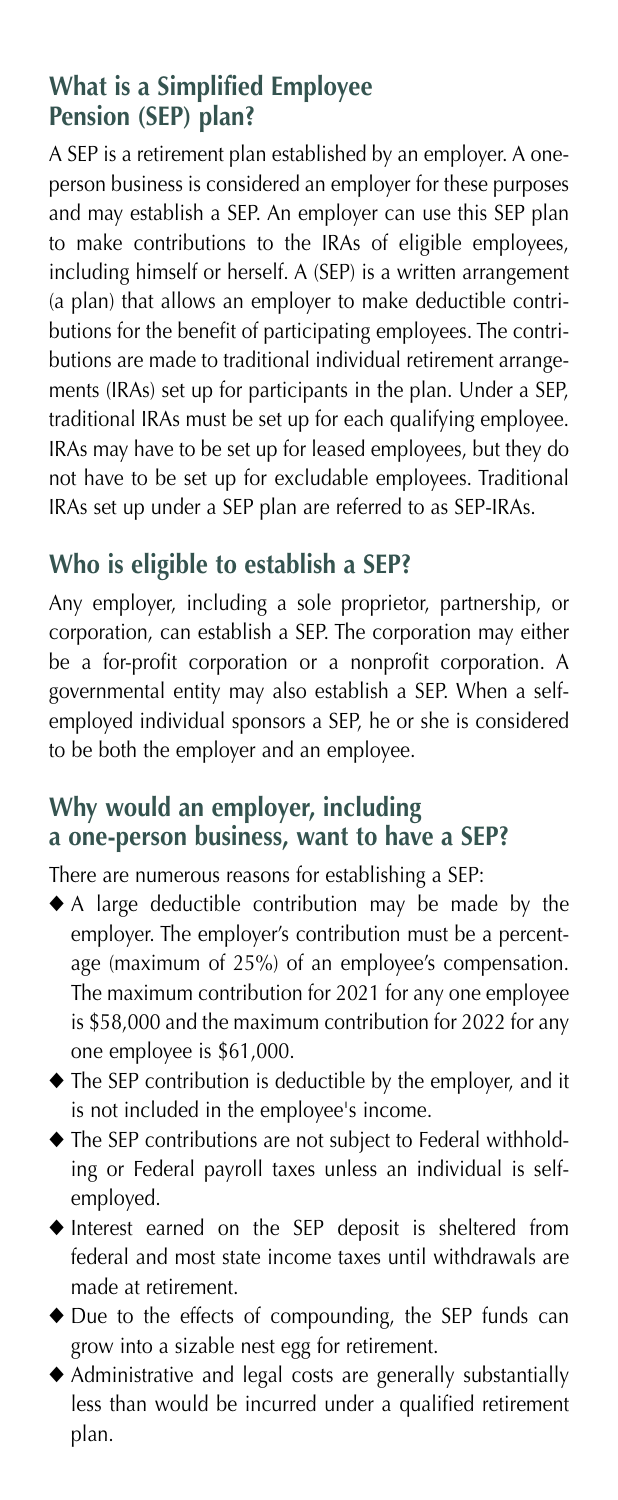#### **What employees must an employer cover under the SEP?**

The employer must cover any individual who is a qualifying employee. Such an employee is one who:

- $\triangle$  Has attained the age of 21 years;
- $\blacklozenge$  Has worked for the employer in at least three of the immediately preceding five years, and
- $\blacklozenge$  Received at least \$650 for 2021 or \$650 for 2022. An employer may establish less strict eligibility requirements.

 If an employer fails to cover a person who is eligible, then there is no SEP plan, and the favorable tax benefits will be lost.

- The following employees need not be covered by a SEP:
- $\triangle$  Employees covered by a union agreement and whose retirement benefits were bargained for in good faith by their union and the employer, and
- ◆ Nonresident alien employees who have no U.S. source of earned income from the employer. If an employer "leases" employees, it should consult with its tax advisor, as special rules may apply.

## **Can a person who is age 72 or older establish or contribute to a SEP-IRA after attaining age 72?**

Yes. A self-employed person who is over age 72, but who still has net earnings from his or her business, is eligible to establish a SEP and make a SEP-IRA contribution. A business that sponsors a SEP-IRA plan is required to make a SEP-IRA contribution for each employee who has met the age and service requirement. This includes employees who are age 72 or older. It would be unlawful discrimination for a business to fail to make a SEP-IRA contribution just because an employee had attained age 72 or older.

#### **What technical requirements must a plan meet to be a SEP?**

A SEP requires a written plan document that meets the requirements of Internal Revenue Code section 408(k). This plan document requirement is normally met by using IRS Form 5305-SEP or an approved SEP prototype document. A SEP requires each participant to establish an approved IRA. Employer contributions to a SEP must be made under a definite written formula specifying the method for allocating contributions to each participant (a percent of compensation).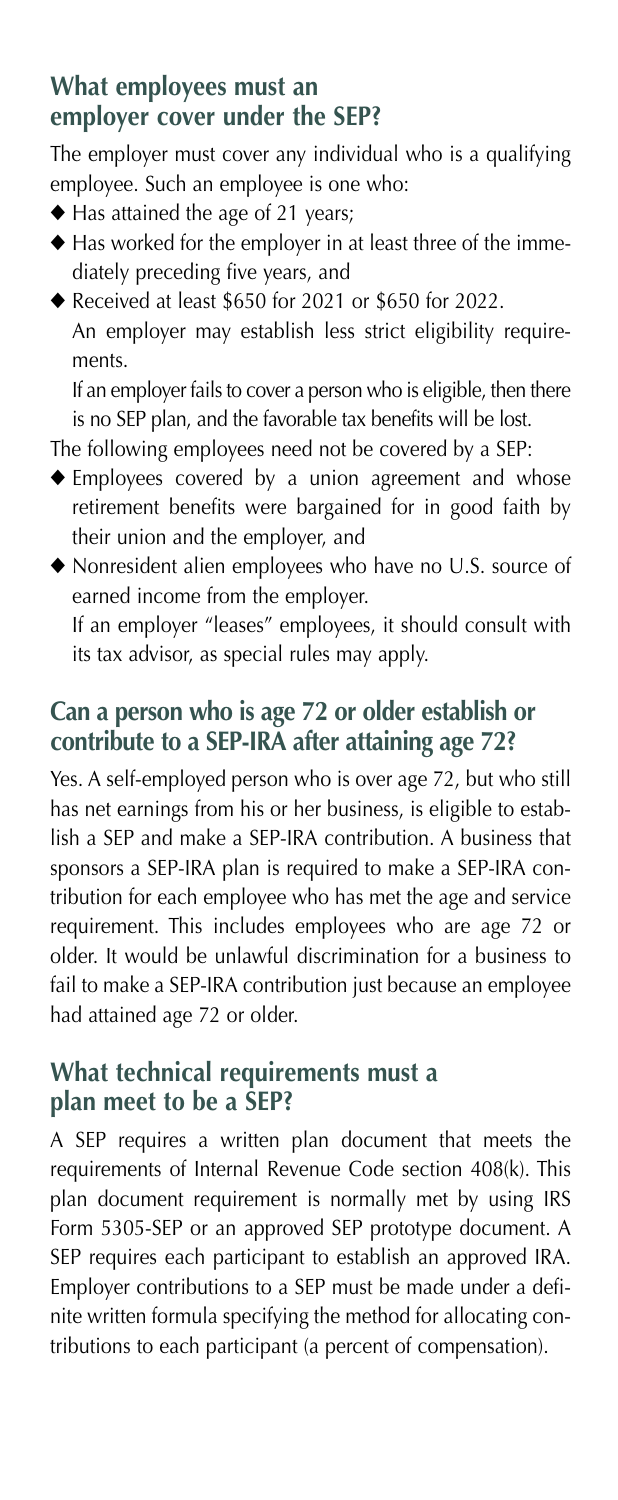## **What is the cost to the employer?**

The cost depends on the degree to which the employer makes contributions. SEPs have relatively few governmental reporting requirements, which makes a SEP less costly to administer.

## **Must the employer make a contribution each year?**

The employer has total discretion whether or not to make a contribution each year under a SEP. The employer need not make any contribution.

#### **How much will an employer save on its federal income taxes by making a SEP contribution?**

Savings depends upon the employer's marginal income tax bracket. A corporation would list its deduction for SEP contributions on its corporate tax return. A self-employed person deducts contributions for himself or herself on Form 1040, and for employees on Schedule C or F.

#### **May an employer be able to claim a credit for the creation of a SEP?**

Yes. A tax credit for start-up costs will be allowed for small employers who are establishing a SEP. For this purpose, a small employer is defined as an employer who has no more than 100 employees who were paid compensation in excess of \$5,000 for the previous plan year. The amount of the credit is based on the qualified cost paid or incurred in connection with the adoption and establishment of the SEP. The expense must be viewed as ordinary and necessary. The credit applies to the year the plan is established and the subsequent two years. The credit for each year is the greater of \$500 or the lesser of \$5,000 or \$250 for each employee who is not a highly compensated employee and who is eligible to participate in such plan.

#### **What amount can the employer deduct each year?**

The maximum amount is 25% of the eligible employees' compensation paid to them during the year. Compensation for common-law employees is their income as shown on Form W-2. Compensation for a self-employed individual is defined to be his or her net earnings from self-employment as reduced by the deduction one is allowed for one-half of his or her self-employment tax and the deduction of contributions on his or her behalf to the plan. See IRS Publication 560 for a more detailed discussion.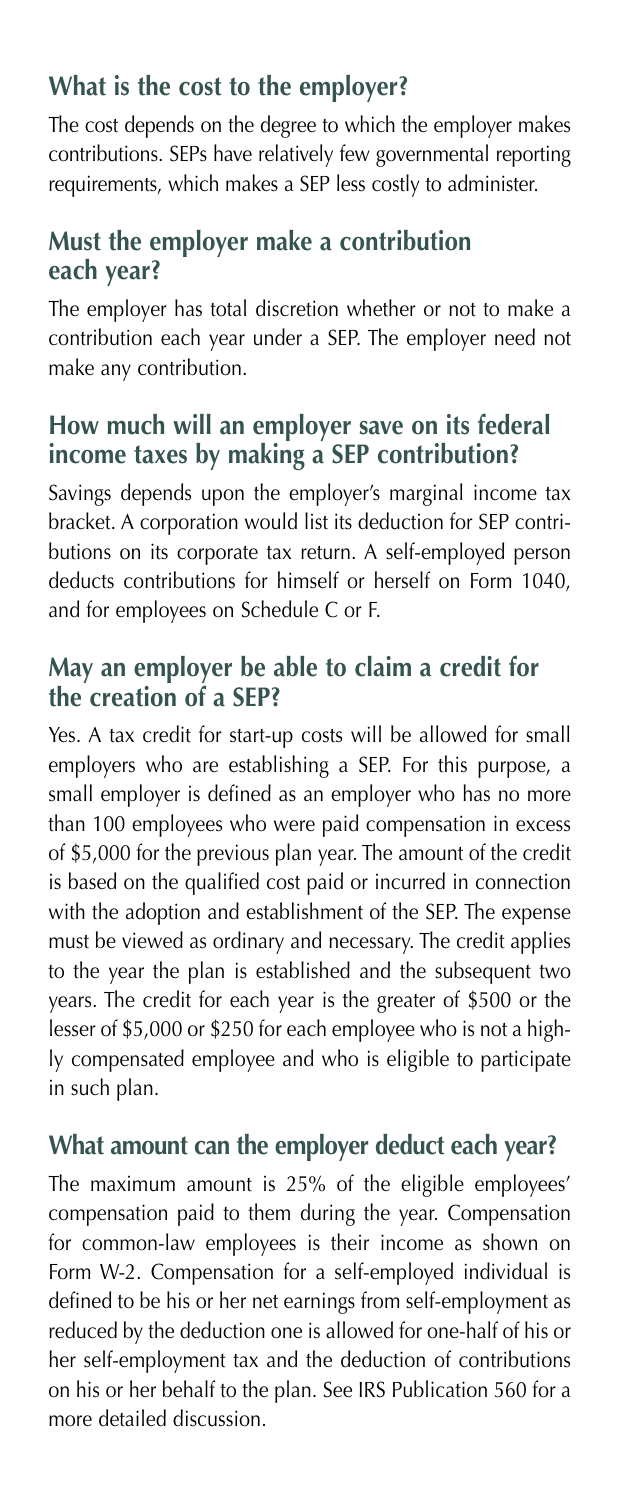#### **How much can be contributed and deducted on my behalf for 2021?**

For 2021, the SEP rules permit an employer to contribute up to 25% of each participating employee's compensation, or \$58,000, whichever is less, to the employee's SEP-IRA. These contributions are funded by the employer.

#### **How much can be contributed and deducted on my behalf for 2022?**

For 2022, the SEP rules permit an employer to contribute up to 25% of each participating employee's compensation, or \$61,000, whichever is less, to the employee's SEP-IRA. These contributions are funded by the employer.

#### **What is meant by the term "Self-Employed Person's Rate Table"?**

Because a self-employed person's deduction amount and his or her compensation are each dependent on the other, the adjustment to net earnings can be made indirectly by using an adjusted contribution rate as determined from the following chart: Note: The rates in the table below apply only if the contribution rate is

a whole number, and if the employer only has this one plan.

| Self-Employed Person's Rate Table |                      |
|-----------------------------------|----------------------|
| Column A                          | Column B             |
| If the                            | The Self-Employed    |
| Plan Contri-                      | Person's             |
| bution Rate is:                   | Rate is:             |
| (shown as a $\%$ )                | (shown as a decimal) |
| 1                                 | .009901<br>          |
| $\overline{2}$                    | .019606              |
| $\overline{3}$                    | .029126              |
| $\overline{4}$                    | .038482              |
| 5                                 | .047619              |
| 6                                 | .056604              |
| 7                                 | .065421              |
| 8                                 | .074074              |
| 9                                 | .082569              |
| 10                                | .090909              |
| 11                                | .099099              |
| 12                                | .107143              |
| 13                                | .115044              |
| 14                                | .122807              |
| 15                                | .130435              |
| 16                                | .137931              |
| 17                                | .145299              |
| 18                                | .152542              |
| 19                                | .159664              |
| 20                                | .166667              |
| 21                                | .173554              |
| 22                                | .180328              |
| 23                                | .186992              |
| 24                                | .193548              |
| 25                                | .200000              |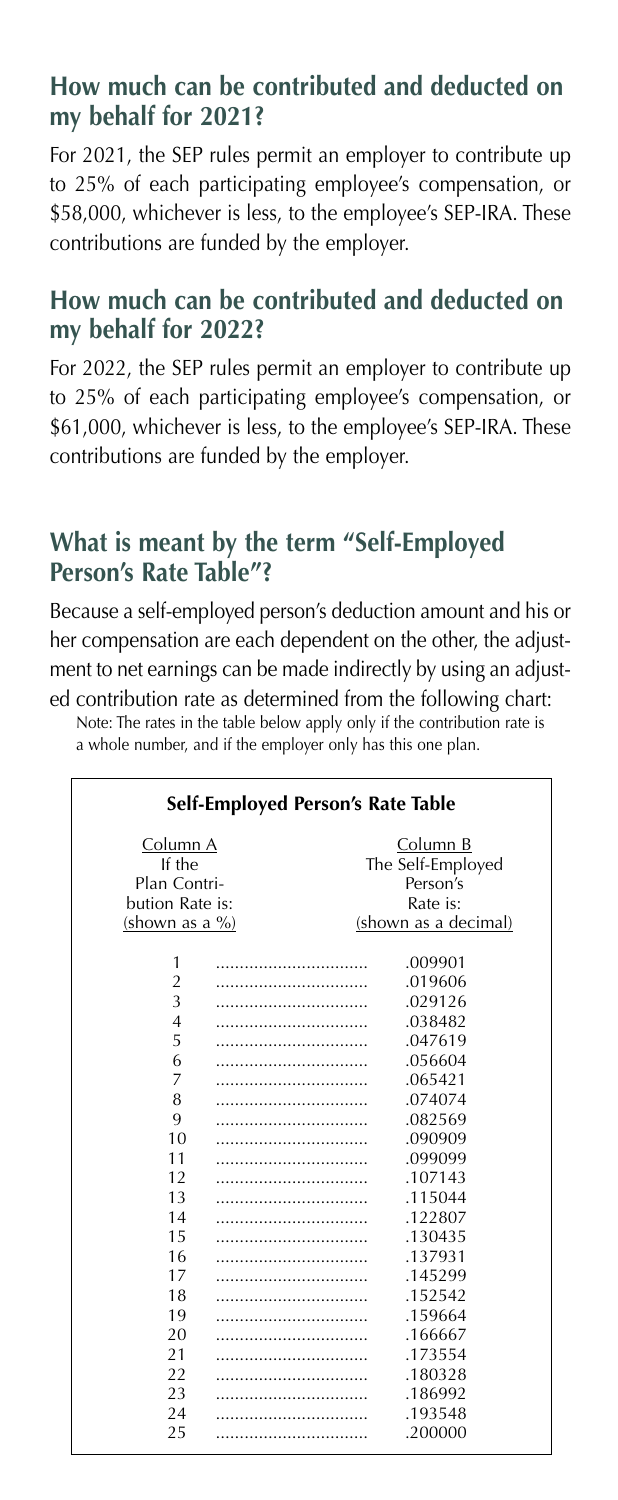## **What are net earnings from self-employment?**

For SEP purposes, your net earnings are your gross income from your business minus allowable deductions for that business. Allowable deductions include contributions to your employees' SEP-IRAs. You also take into account the deduction allowed for one-half of your self-employment tax, and the deduction for contributions to your own SEP-IRA.

Include the following items in your net earnings.

- 1. Foreign earned income and housing cost amounts.
- 2. If you are a partner, your distributive share of partnership income or loss (other than separately stated items such as capital gains and losses).

If you are a limited partner, guaranteed payments for services to or for the partnership.

- 4. Elective contributions or deferrals under any of the following plans.
	- a. 401(k) plans.
	- b. 403(b) plans (tax-sheltered annuities).
	- c. SEP plans (salary-reduction arrangements).
	- d. Savings incentive match plans for employees (SIMPLE plans).
	- e. Cafeteria plans.
	- f. 457 plans (plans of state and local governments and certain tax-exempt organizations).

Do not include the following items in your net earnings.

- $\blacklozenge$  Tax-free items (or deductions related to them).
- $\blacklozenge$  If you are a limited partner, distributions of income or loss.
- $\triangle$  Income passed through a S corporation.

#### **In addition to the tax-deduction limits, are there any limits on the amount an employer can contribute to one or more retirement plans on behalf of any one participant?**

Yes. In general, an employer cannot contribute, on behalf of any participant, more than the lesser of 100% of compensation, or \$40,000, as indexed for cost-of-living changes. For 2021, the amount is \$58,000.

 Special tax rules will apply if the employer sponsors plans in addition to a SEP, such as a profit sharing, money purchase, or defined benefit plan.

#### **What is the contribution deadline?**

The employer's contribution deadline is the due date of that year's tax return, including any extensions. For many corpo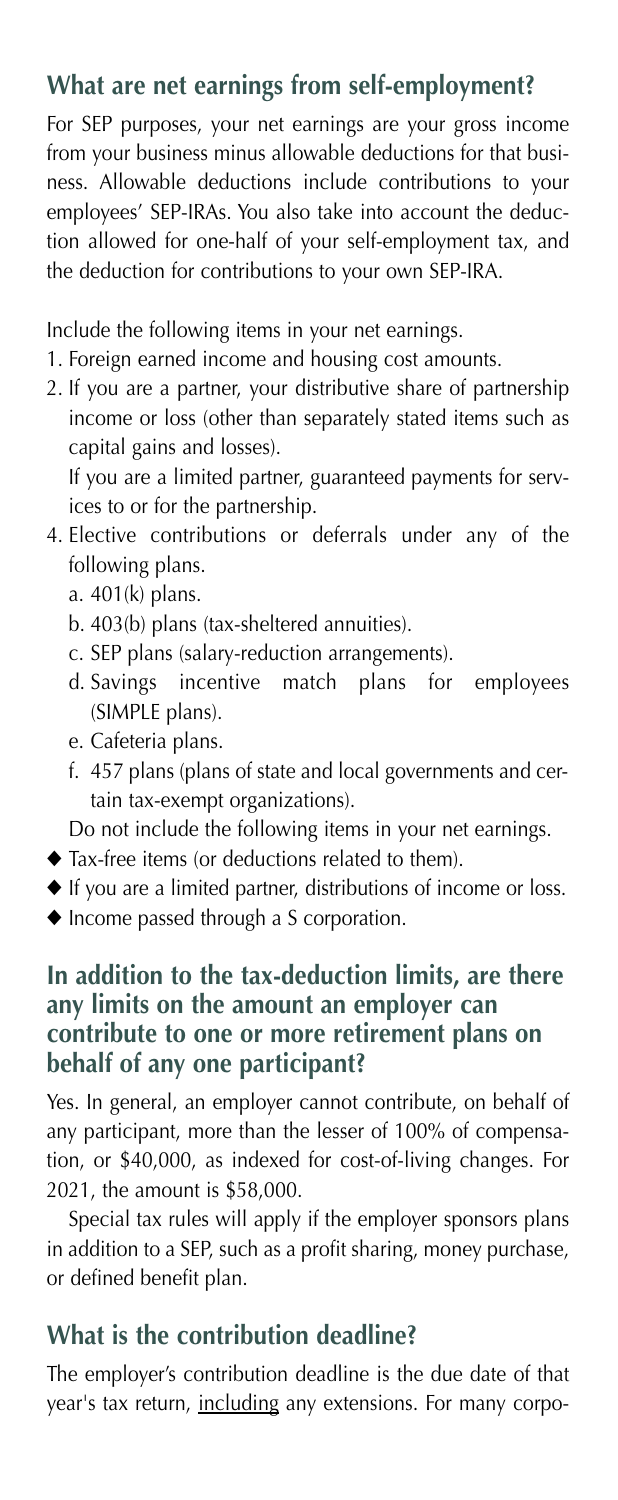rations, this is March 15. For most individuals, this is April 15. If there is an extension, it is permissible to make the contribution by September 15 or October 15 of the following year, as applicable.

## **Can an employer prohibit distributions from an employee's SEP-IRA?**

No. Also, an employer cannot condition its SEP contributions on the keeping of any part of them in the IRA.

#### **When must a person start to withdraw the money from the SEP-IRA?**

A person must begin distributions by the first day of April following the calendar year in which he or she attains age 72, and December 31 of each year thereafter.

#### **May an individual make regular IRA contributions into a SEP-IRA?**

The answer is generally "yes." However, the extent to which a deduction will be allowed for the contribution may be limited by participation in the SEP. The individual should consult with his or her tax advisor to determine the amount of deductible and nondeductible contribution(s) available.

## **How will distributions be taxed?**

Distributions will be taxed as ordinary income. If the participant is under age 59<sup>1</sup> ⁄2, penalties may apply.

## **How do my employer's contributions affect my taxes?**

Your employer's contributions to your SEP-IRA are excluded from your income rather than deducted from it. Your employer's contributions to your SEP-IRA should not be included in your wages on your Form W-2 unless there are contributions under a salary-reduction arrangement.

 Unless there are excess contributions, you do not include any contributions in your gross income; nor do you deduct any of them.

#### **What are excess contributions?**

If your employer contributes more than is allowed, you must include the excess in your gross income, without any offsetting deduction.

 An excess contribution can also arise if you make a regular IRA contribution larger than permitted.